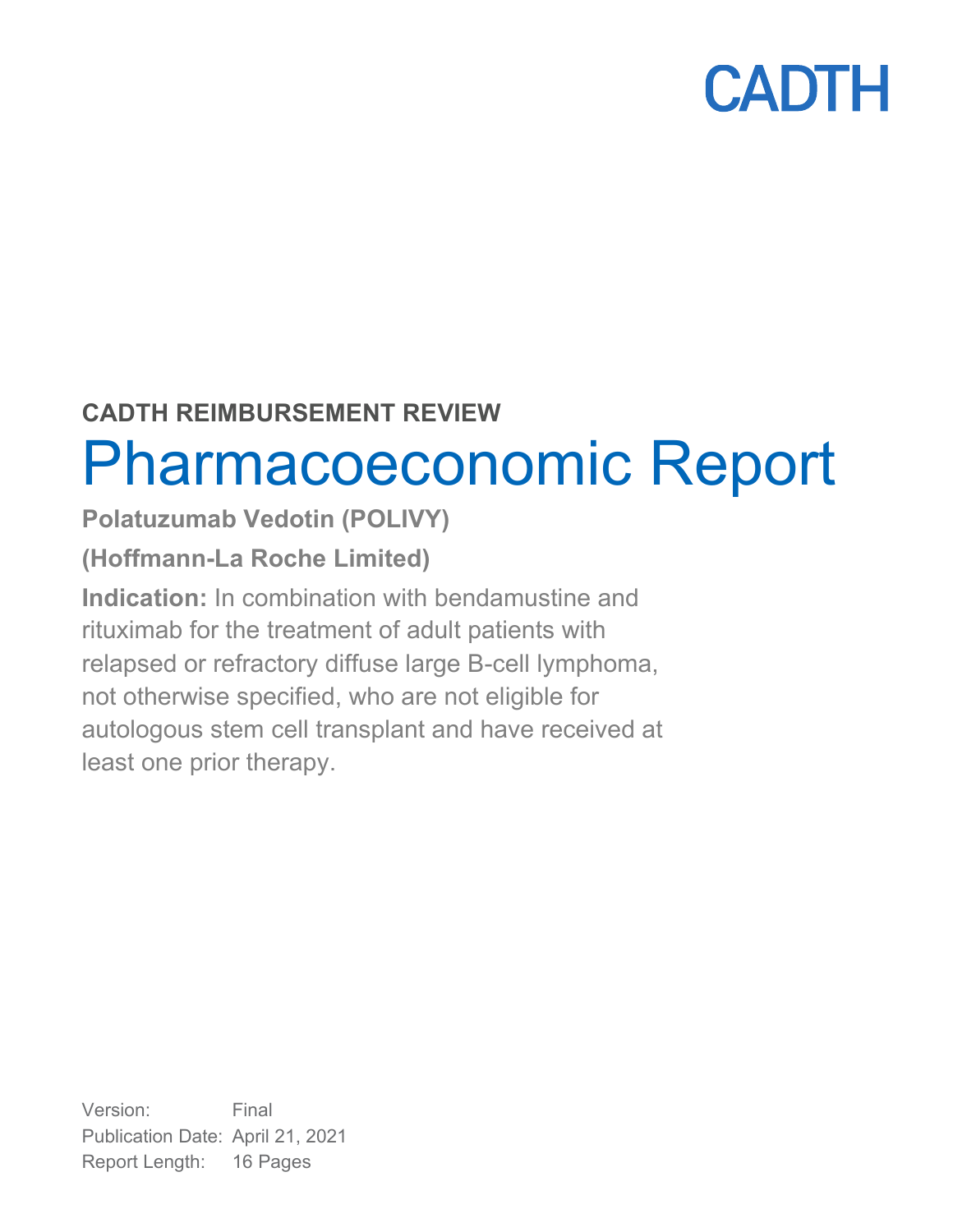**Disclaimer:** The information in this document is intended to help Canadian health care decision-makers, health care professionals, health systems leaders, and policy-makers make well-informed decisions and thereby improve the quality of health care services. While patients and others may access this document, the document is made available for informational purposes only and no representations or warranties are made with respect to its fitness for any particular purpose. The information in this document should not be used as a substitute for professional medical advice or as a substitute for the application of clinical judgment in respect of the care of a particular patient or other professional judgment in any decision-making process. The Canadian Agency for Drugs and Technologies in Health (CADTH) does not endorse any information, drugs, therapies, treatments, products, processes, or services.

While care has been taken to ensure that the information prepared by CADTH in this document is accurate, complete, and up-to-date as at the applicable date the material was first published by CADTH, CADTH does not make any guarantees to that effect. CADTH does not guarantee and is not responsible for the quality, currency, propriety, accuracy, or reasonableness of any statements, information, or conclusions contained in any third-party materials used in preparing this document. The views and opinions of third parties published in this document do not necessarily state or reflect those of CADTH.

CADTH is not responsible for any errors, omissions, injury, loss, or damage arising from or relating to the use (or misuse) of any information, statements, or conclusions contained in or implied by the contents of this document or any of the source materials.

This document may contain links to third-party websites. CADTH does not have control over the content of such sites. Use of third-party sites is governed by the third-party website owners' own terms and conditions set out for such sites. CADTH does not make any guarantee with respect to any information contained on such third-party sites and CADTH is not responsible for any injury, loss, or damage suffered as a result of using such third-party sites. CADTH has no responsibility for the collection, use, and disclosure of personal information by third-party sites.

Subject to the aforementioned limitations, the views expressed herein are those of CADTH and do not necessarily represent the views of Canada's federal, provincial, or territorial governments or any third-party supplier of information.

This document is prepared and intended for use in the context of the Canadian health care system. The use of this document outside of Canada is done so at the user's own risk.

This disclaimer and any questions or matters of any nature arising from or relating to the content or use (or misuse) of this document will be governed by and interpreted in accordance with the laws of the Province of Ontario and the laws of Canada applicable therein, and all proceedings shall be subject to the exclusive jurisdiction of the courts of the Province of Ontario, Canada.

The copyright and other intellectual property rights in this document are owned by CADTH and its licensors. These rights are protected by the Canadian *Copyright Act* and other national and international laws and agreements. Users are permitted to make copies of this document for non-commercial purposes only, provided it is not modified when reproduced and appropriate credit is given to CADTH and its licensors.

**About CADTH:** CADTH is an independent, not-for-profit organization responsible for providing Canada's health care decision-makers with objective evidence to help make informed decisions about the optimal use of drugs, medical devices, diagnostics, and procedures in our health care system.

**Funding:** CADTH receives funding from Canada's federal, provincial, and territorial governments, with the exception of Quebec.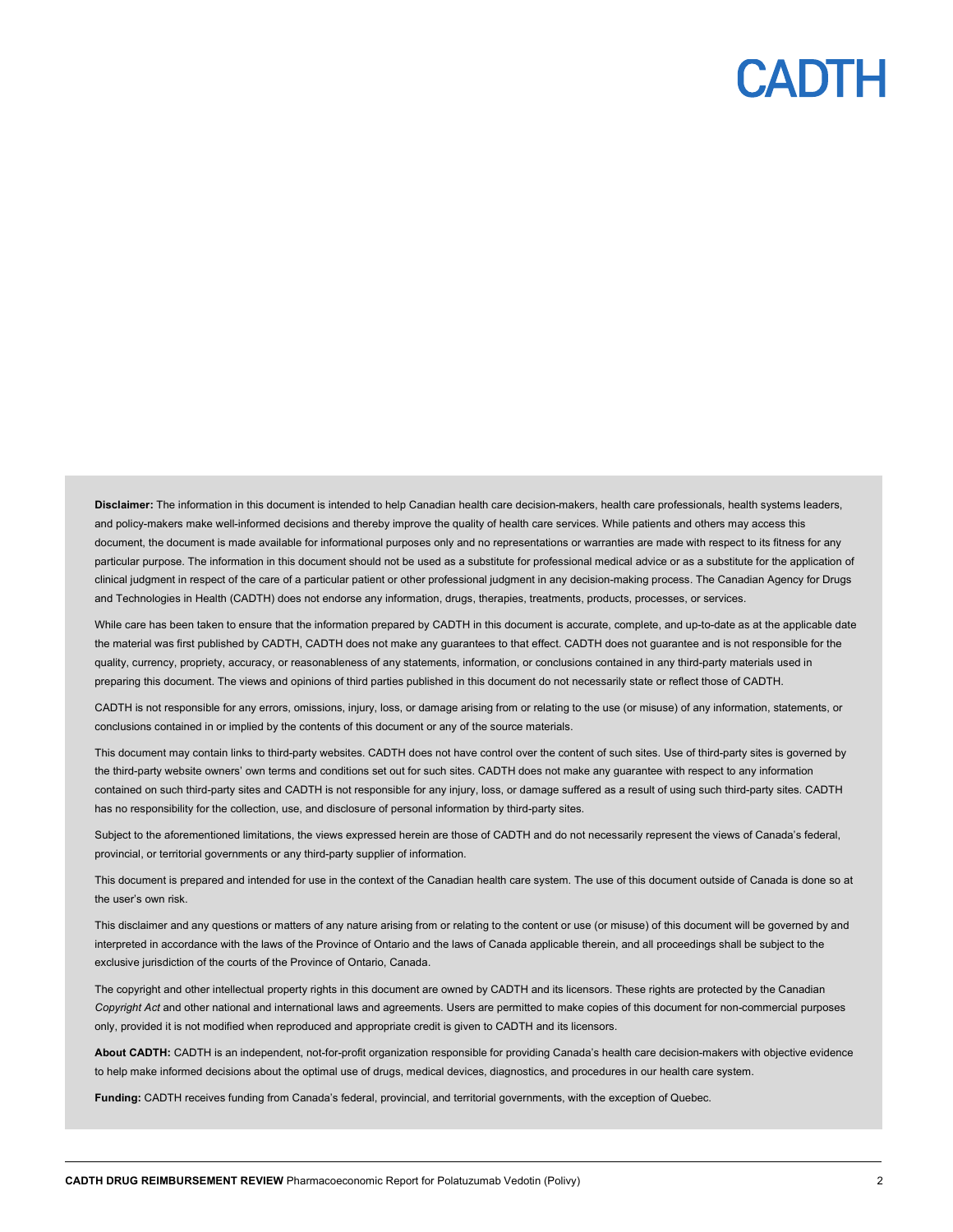

## **Table of Contents**

| Appendix 3: Additional Information on the Submitted Economic Evaluation  13            |
|----------------------------------------------------------------------------------------|
| Appendix 4: Additional Details on the CADTH Reanalyses and Sensitivity Analyses of the |
|                                                                                        |
|                                                                                        |
|                                                                                        |
|                                                                                        |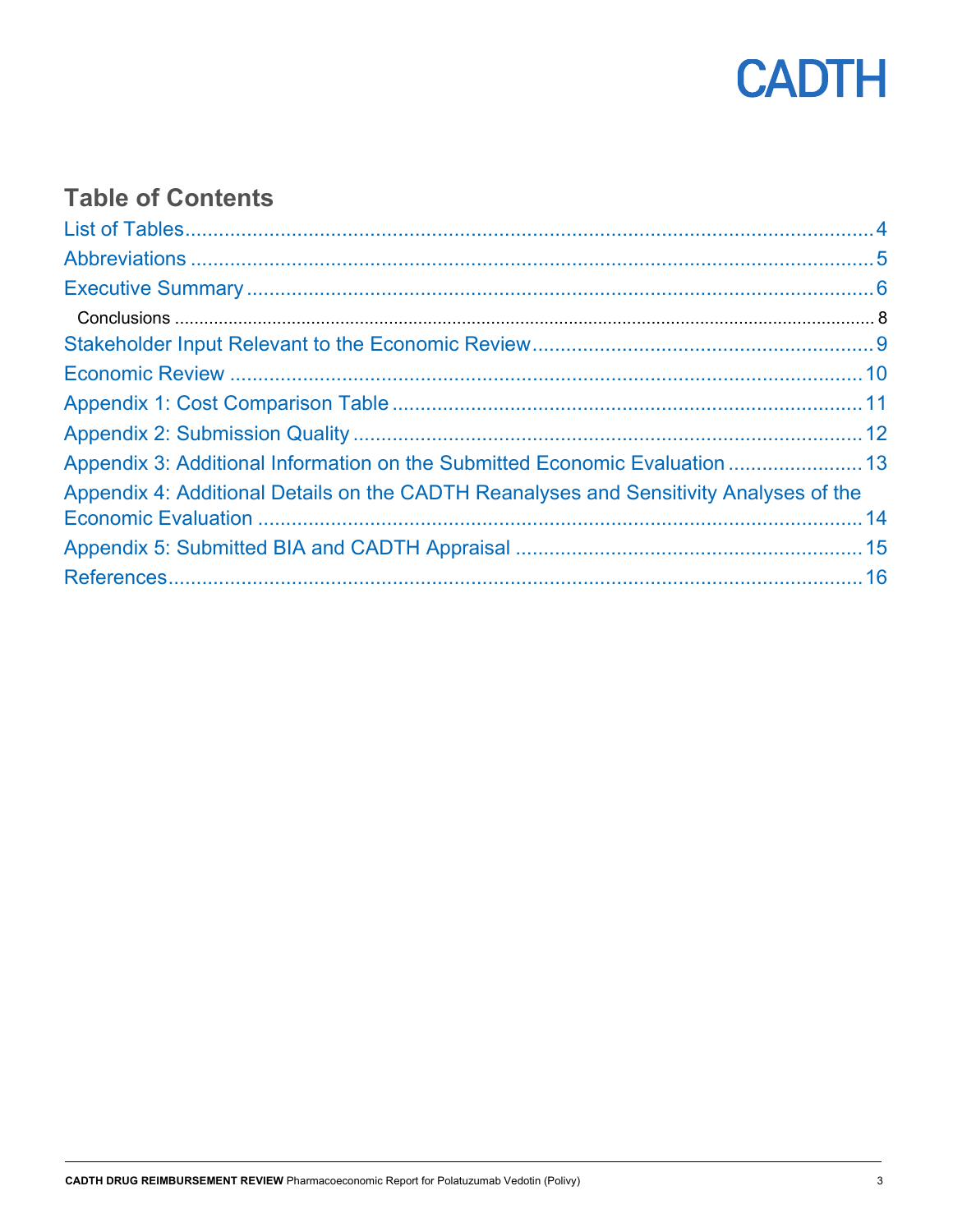

### <span id="page-3-0"></span>**List of Tables**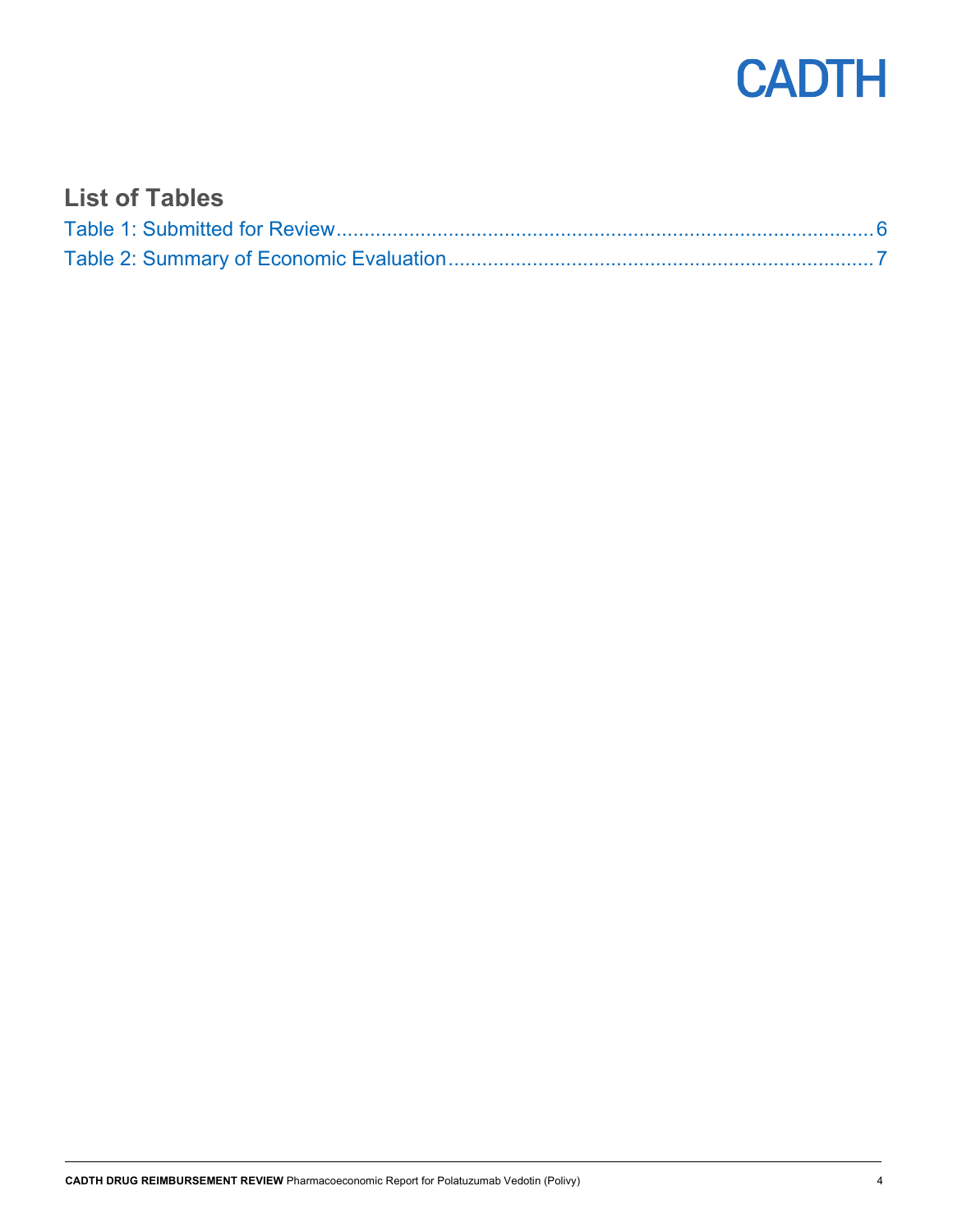

### <span id="page-4-0"></span>**Abbreviations**

| <b>AE</b>         | adverse event                                                             |
|-------------------|---------------------------------------------------------------------------|
| <b>ASCT</b>       | autologous stem cell transplant                                           |
| <b>BSA</b>        | body surface area                                                         |
| <b>CAR-T</b>      | chimeric antigen receptor T-cell                                          |
| <b>CEAC</b>       | cost effectiveness acceptability curve                                    |
| <b>CEOP</b>       | rituximab + cyclophosphamide + etoposide + vincristine + prednisone       |
| <b>CEPP/PEP-C</b> | prednisone + etoposide + procarbazine + cyclophosphamide                  |
| <b>CHOP</b>       | prednisone + cyclophosphamide + doxorubicin + vincristine                 |
| <b>CVP</b>        | cyclophosphamide + vincristine + prednisolone                             |
| <b>DHAP</b>       | dexamethasone + cisplatin + cytarabine                                    |
| <b>DICEP</b>      | dose-intensive cyclophosphamide + etoposide + cisplatin                   |
| <b>DLBCL</b>      | diffuse large B-cell lymphoma                                             |
| <b>EPOCH</b>      | etoposide, prednisone, vincristine, cyclophosphamide, hydroxydaunorubicin |
| <b>GDP</b>        | gemcitabine + dexamethasone + cisplatin                                   |
| <b>GEMOX</b>      | gemcitabine + oxaliplatin                                                 |
| <b>ICE</b>        | ifosfamide + cisplatin or carboplatin + etoposide                         |
| <b>OS</b>         | overall survival                                                          |
| <b>PFS</b>        | progression-free survival                                                 |
| QALY              | quality-adjusted life year                                                |
| <b>RWD</b>        | real-world data                                                           |
| <b>WTP</b>        | willingness to pay                                                        |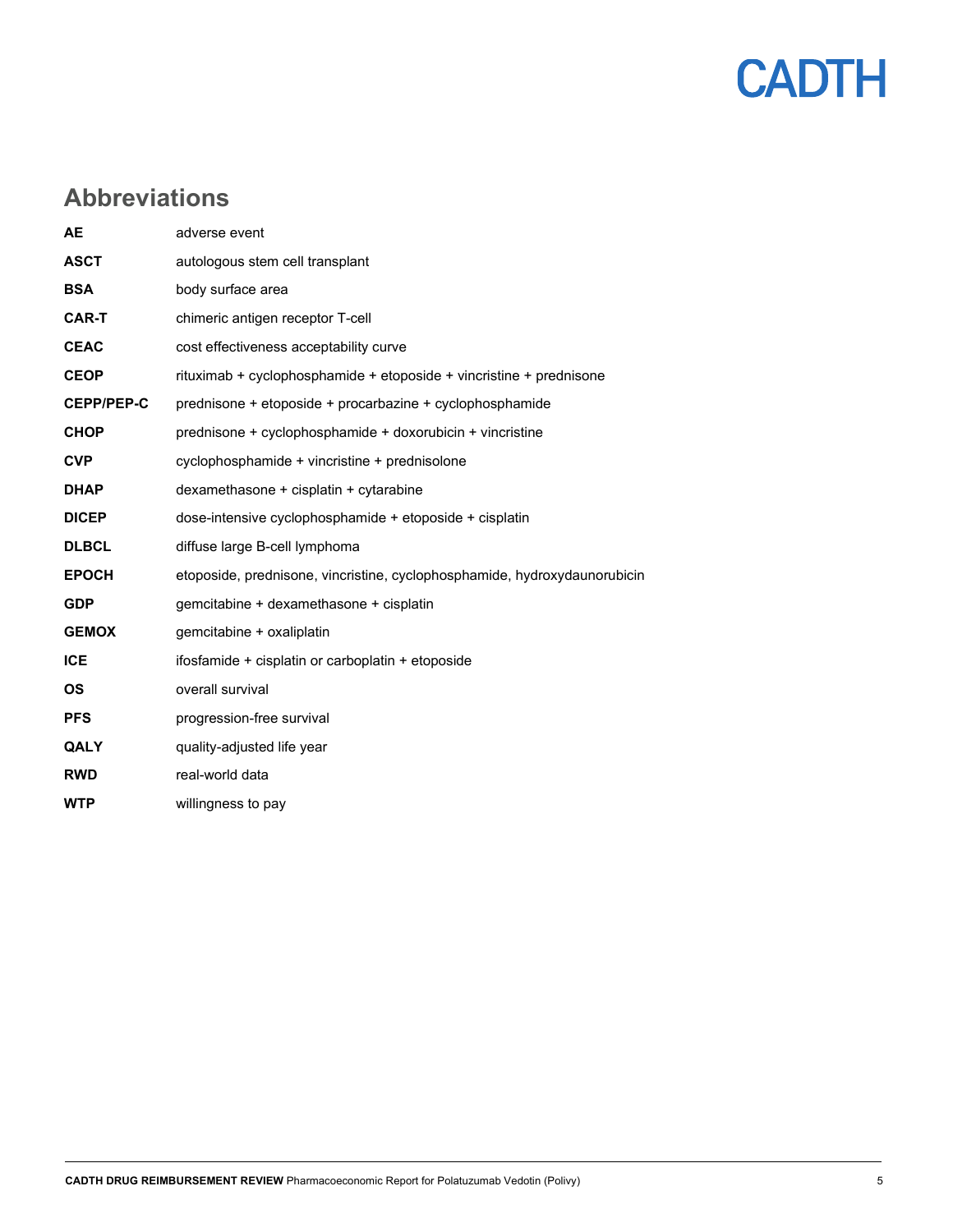### <span id="page-5-0"></span>**Executive Summary**

The executive summary is comprised of two tables [\(Table 1](#page-5-1) and [Table 2\)](#page-6-0) and a conclusion.

#### **Item Description** Drug product **Polatuzumab vedotin (Polivy), vial for intravenous (IV) infusion** Submitted price **Polatuzumab vedotin: \$14,750.00 per 140 mg vial** Indication **Treatment of adult patients with relapsed or refractory diffuse large B-cell lymphoma, not otherwise** specified, who are not eligible for autologous stem cell transplant and have received at least one prior therapy Health Canada approval status NOC/c Health Canada review pathway Advance consideration under NOC/c NOC date July 09, 2020 Reimbursement request  $\blacksquare$  As per indication. Sponsor | Hoffmann-La Roche Limited Submission history **Previously reviewed: No**

#### <span id="page-5-1"></span>**Table 1: Submitted for Review**

IV, intravenous; NOC/c = Notice of Compliance with Conditions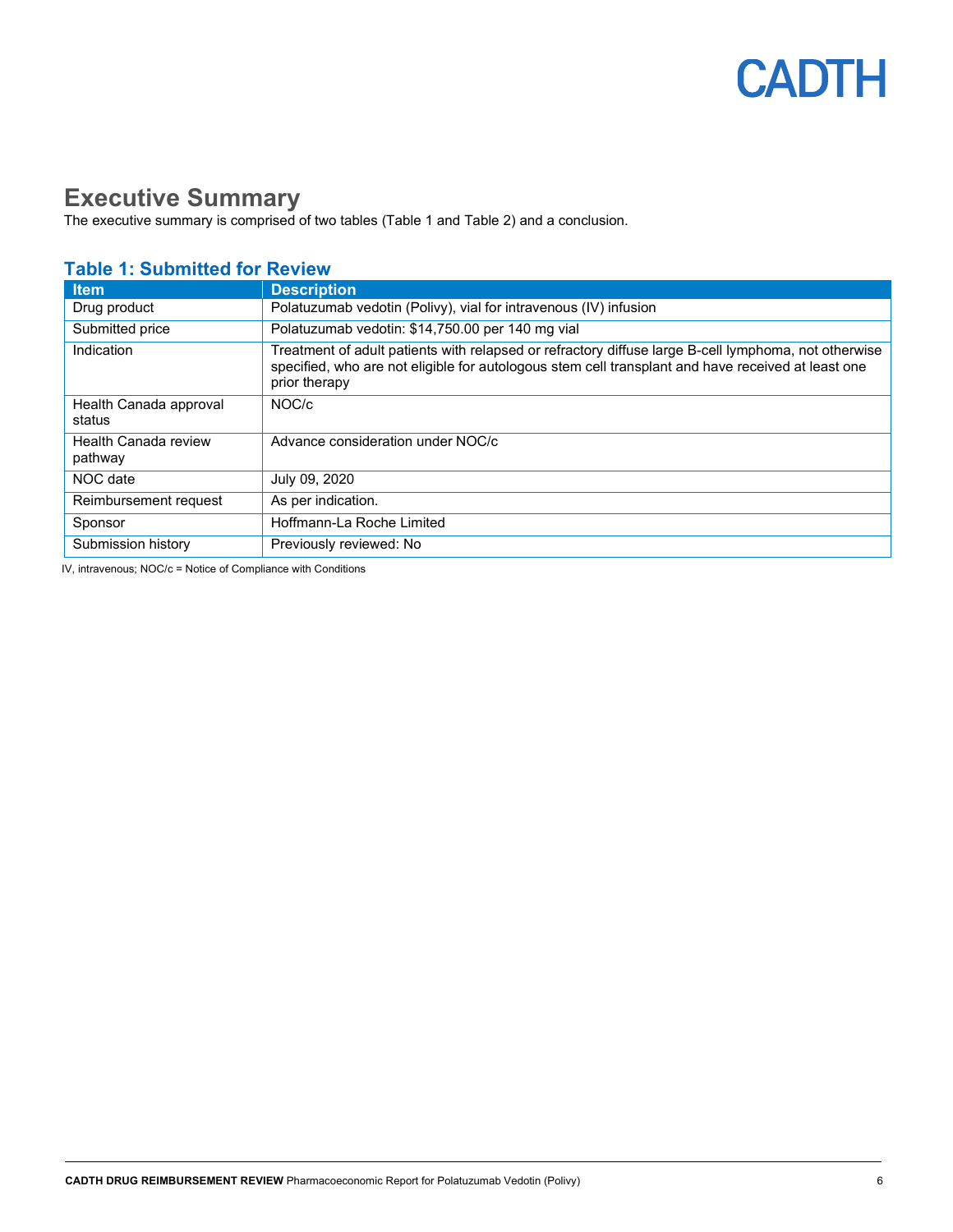| $\frac{1}{2}$                                     |                                                                                                                                                                                                                                                                                                                                                                                                                                                                                                                                                                                                                                                                     |
|---------------------------------------------------|---------------------------------------------------------------------------------------------------------------------------------------------------------------------------------------------------------------------------------------------------------------------------------------------------------------------------------------------------------------------------------------------------------------------------------------------------------------------------------------------------------------------------------------------------------------------------------------------------------------------------------------------------------------------|
| <b>Component</b>                                  | <b>Description</b>                                                                                                                                                                                                                                                                                                                                                                                                                                                                                                                                                                                                                                                  |
| Type of economic<br>evaluation                    | Cost-utility analysis                                                                                                                                                                                                                                                                                                                                                                                                                                                                                                                                                                                                                                               |
|                                                   | Partitioned survival model                                                                                                                                                                                                                                                                                                                                                                                                                                                                                                                                                                                                                                          |
| <b>Target population</b>                          | Adult patients with relapsed or refractory diffuse large B-cell lymphoma (r/r DLBCL), not otherwise<br>specified, who are not eligible for autologous stem cell transplant and have received at least one prior<br>therapy.                                                                                                                                                                                                                                                                                                                                                                                                                                         |
| <b>Treatments</b>                                 | Polatuzumab vedotin + bendamustine + rituximab (Pola-BR)                                                                                                                                                                                                                                                                                                                                                                                                                                                                                                                                                                                                            |
| <b>Comparators</b>                                | Basket of treatment regimens ("basket comparator") used in Canadian practice as reflected by the<br>Alberta O2 real-world dataset.                                                                                                                                                                                                                                                                                                                                                                                                                                                                                                                                  |
|                                                   | These regimens include: R-GDP, R-DICEP, Dexa-Etop, pembrolizumab, PEP-C, R-CEOP, BP, R-Ino,<br>R-BV                                                                                                                                                                                                                                                                                                                                                                                                                                                                                                                                                                 |
| <b>Perspective</b>                                | Canadian publicly funded health care payer                                                                                                                                                                                                                                                                                                                                                                                                                                                                                                                                                                                                                          |
| <b>Outcomes</b>                                   | QALYs, LYs                                                                                                                                                                                                                                                                                                                                                                                                                                                                                                                                                                                                                                                          |
| <b>Time horizon</b>                               | Lifetime (20 years)                                                                                                                                                                                                                                                                                                                                                                                                                                                                                                                                                                                                                                                 |
| Key data source                                   | Relative effects of pola-BR for PFS and OS compared to a basket comparator: a propensity score<br>method was applied to individual participant data from the GO29365 trial (N=91) and the Alberta O2<br>real-world data (RWD) registry (N=42)                                                                                                                                                                                                                                                                                                                                                                                                                       |
| <b>Submitted results for</b><br>base case and key | Base-case analysis: pola-BR was associated with an ICER of \$57,711 per QALY (\$122,932<br>$\bullet$<br>incremental costs, 1.750 incremental QALYs) compared to the basket comparator.                                                                                                                                                                                                                                                                                                                                                                                                                                                                              |
| scenario analyses                                 | Scenario analyses: Pola-BR was:<br>$\bullet$                                                                                                                                                                                                                                                                                                                                                                                                                                                                                                                                                                                                                        |
|                                                   | associated with an ICER of \$58,909 per QALY when compared with BR,<br>$\circ$                                                                                                                                                                                                                                                                                                                                                                                                                                                                                                                                                                                      |
|                                                   | dominant (less costly and more effective) compared to tisagenlecleucel,<br>$\circ$                                                                                                                                                                                                                                                                                                                                                                                                                                                                                                                                                                                  |
|                                                   | less costly and less effective than axicabtagene ciloleucel.<br>$\circ$                                                                                                                                                                                                                                                                                                                                                                                                                                                                                                                                                                                             |
| <b>Key limitations</b>                            | The comparative efficacy of pola-BR and the basket comparator is highly uncertain. Given the lack<br>$\bullet$<br>of direct evidence, the sponsor derived the comparative efficacy using a propensity score matching<br>analysis approach. CADTH identified major limitations related to the size of the cohort used, the<br>ability to efficiently weight between RWD and trial data, and the differences between study arms.<br>This introduced significant uncertainty into the indirect comparison that could not be sufficiently<br>accounted for within the submitted economic analysis, and any analyses based on these data must<br>be viewed with caution. |
|                                                   | The sponsor pooled the efficacy data for pola-BR from different patient cohorts within the GO29365<br>$\bullet$<br>trial. CADTH identified concerns with the data pooling such as notable differences in the trial design<br>that may introduce (methodological and clinical) heterogeneity between cohorts. Without proper<br>adjustment for the heterogeneity, pooling these cohorts may introduce biases into the results.                                                                                                                                                                                                                                       |
|                                                   | The clinical experts consulted on this review suggested that the predicted survival rates in the<br>$\bullet$<br>sponsor's model, especially for patients with progressed disease, were overestimated and not<br>aligned with the observed and expected survival for this patient population.                                                                                                                                                                                                                                                                                                                                                                       |
|                                                   | CADTH identified errors in the sponsor's model: including use of a non-approved vial size (30 mg),<br>$\bullet$<br>excluding SEB price for rituximab, including anti-CD20 use as subsequent treatment, and using a<br>small number of iterations. CADTH was able to correct for these errors.                                                                                                                                                                                                                                                                                                                                                                       |
| <b>CADTH reanalysis</b><br>results                | Due to the limitations identified with the sponsor's model, including the available data and model<br>$\bullet$<br>mechanics, CADTH could not determine a CADTH base case.                                                                                                                                                                                                                                                                                                                                                                                                                                                                                          |
|                                                   | To provide a more credible analysis prior to exploring different scenarios for the clinical data, the<br>$\bullet$<br>sponsor's corrected based case resulted in an ICER of \$70,264 per QALY.                                                                                                                                                                                                                                                                                                                                                                                                                                                                      |
|                                                   | Based on CADTH's exploratory analyses examining different assumptions regarding the clinical<br>data, the cost-effectiveness of Pola-BR could range from \$67,000 per QALY to \$147,000 per QALY<br>compared with the basket comparator. However, there is substantial uncertainty associated with<br>these estimates, given the limitations identified with the comparative clinical information.                                                                                                                                                                                                                                                                  |

#### <span id="page-6-0"></span>**Table 2: Summary of Economic Evaluation**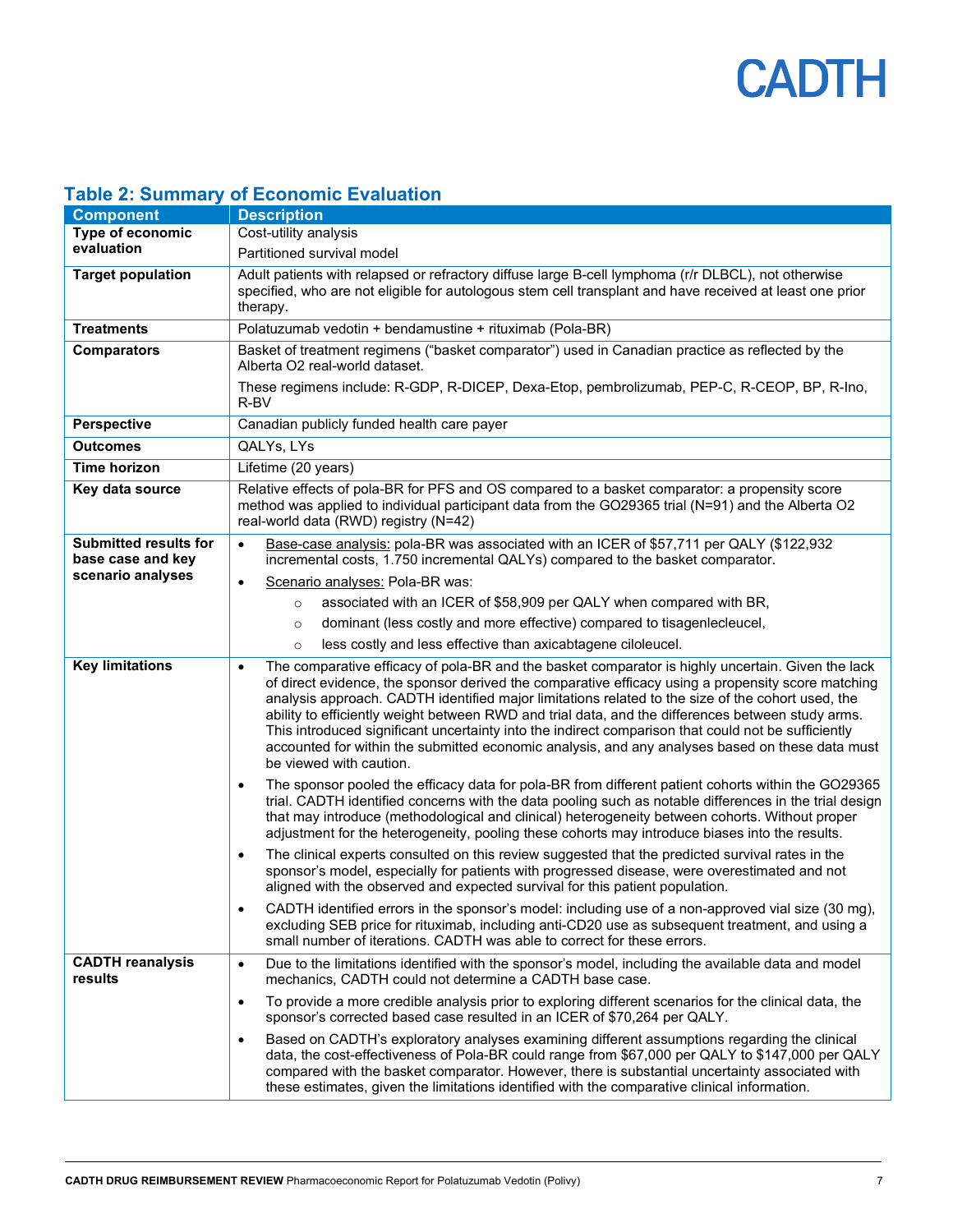BP = bendamustine + prednisone; CAR-T = chimeric antigen receptor T-cell therapy; Dexa-Etop = dexamethasone + etoposide; ICER = incremental cost-effectiveness ratio; LY = life-year; PEP-C = prednisone + etoposide + procarbazine + cyclophosphamide; Pola-BR = polatuzumab vedotin + bendamustine + rituximab; QALY= qualityadjusted life-year; R-BV = rituximab + brentuximab vedotin; R-CEOP = rituximab + cyclophosphamide + etoposide + vincristine + prednisone; R-DICEP = rituximab + doseintensive cyclophosphamide + etoposide + cisplatin; R-GDP = rituximab + gemcitabine + dexamethasone + cisplatin; R-Ino = rituximab + inotuzumab ozogamicin; RWD = real world data; SEB = subsequent entry biologic.

#### <span id="page-7-0"></span>**Conclusions**

Due to the lack of direct clinical evidence comparing pola-BR to current standard of care used in Canada, the sponsor derived comparative effectiveness estimates from the GO29365 trial and Alberta real-world database using a propensity score matching analysis approach. CADTH identified major limitations with this analysis, and determined that no firm conclusions could be drawn on the comparative effectiveness of pola-BR compared with the basket comparator. CADTH was unable to address several major limitations, including the lack of direct evidence on comparative clinical data with comparators indicated and used in Canadian clinical practice, the use of a basket comparator of nine currently used treatments for r/r DLBCL, and substantial uncertainty residual confounders from the submitted propensity score analysis.

The issues with the clinical data prohibit a reasonable assessment of cost-effectiveness. As such, a CADTH base case could not be derived. CADTH undertook reanalyses to correct the sponsor's base case by using an approved vial size (140 mg) of polatuzumab, applying SEB price for rituximab, removing anti-CD20 use as subsequent treatment, and increasing the number of simulations, as well as present a series of exploratory analyses to highlight the uncertainty associated with the sponsor's ICER. When correcting for available vial size of pola-BR, using appropriate costs for rituximab, and increasing iterations to reduce variance in the ICER, pola-BR was associated with ICER of \$70,264 per QALY compared to the basket comparator. CADTH undertook a series of exploratory reanalyses which suggested that the ICER of pola-BR was likely to be higher than estimated by the sponsor; when focusing on just the reanalyses based on alternate clinical data assumptions, the ICER for pola-BR compared with the basket comparator ranged from \$67,000 per QALY to \$147,000 per QALY. However, all of these results suggest that pola-BR controls the disease better than a basket comparator post-progression which was considered hypothetical and without biological support by clinical experts consulted by CADTH. The exploratory analyses resulting in higher ICERs are due to fewer incremental life years and QALYs being accrued in the post-progression state. Based on these exploratory analyses, a price reduction for polatuzumab of between 35% and 84% would be required for pola-BR to become cost-effective at a WTP threshold of \$50,000 per QALY compared with the basket comparator, however, the uncertainty identified with the comparative clinical information and modelling approach suggest caution when interpreting these results.

Based on the sponsor's submitted budget impact analysis, the total budget impact of reimbursing pola-BR under the full Health Canada indication was estimated to be \$ over the first three years. CADTH re-analysis of the sponsor's submitted BIA suggests that the estimated budget impact of introducing pola-BR would be \$66,588,692 over the first three years.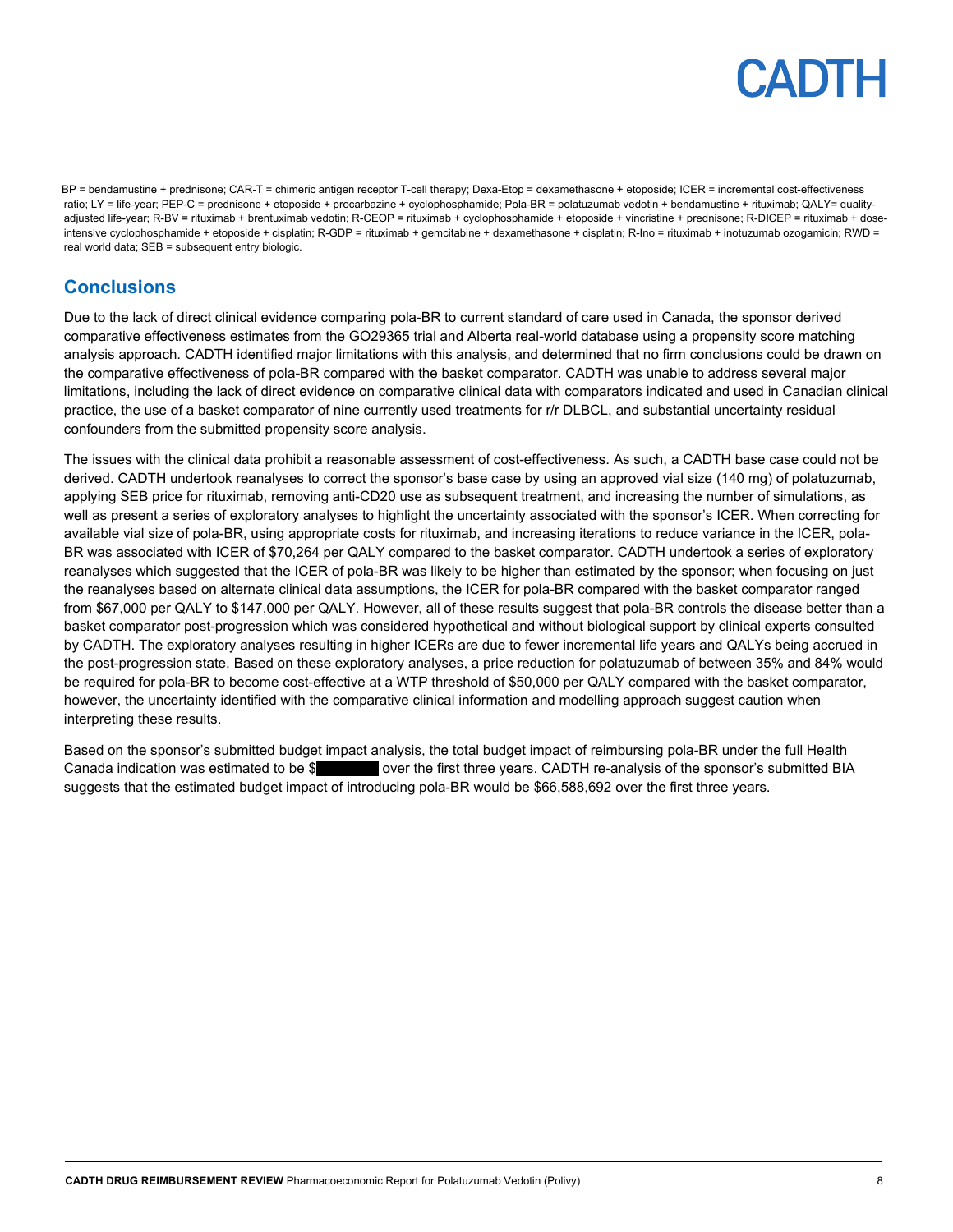

### <span id="page-8-0"></span>**Stakeholder Input Relevant to the Economic Review**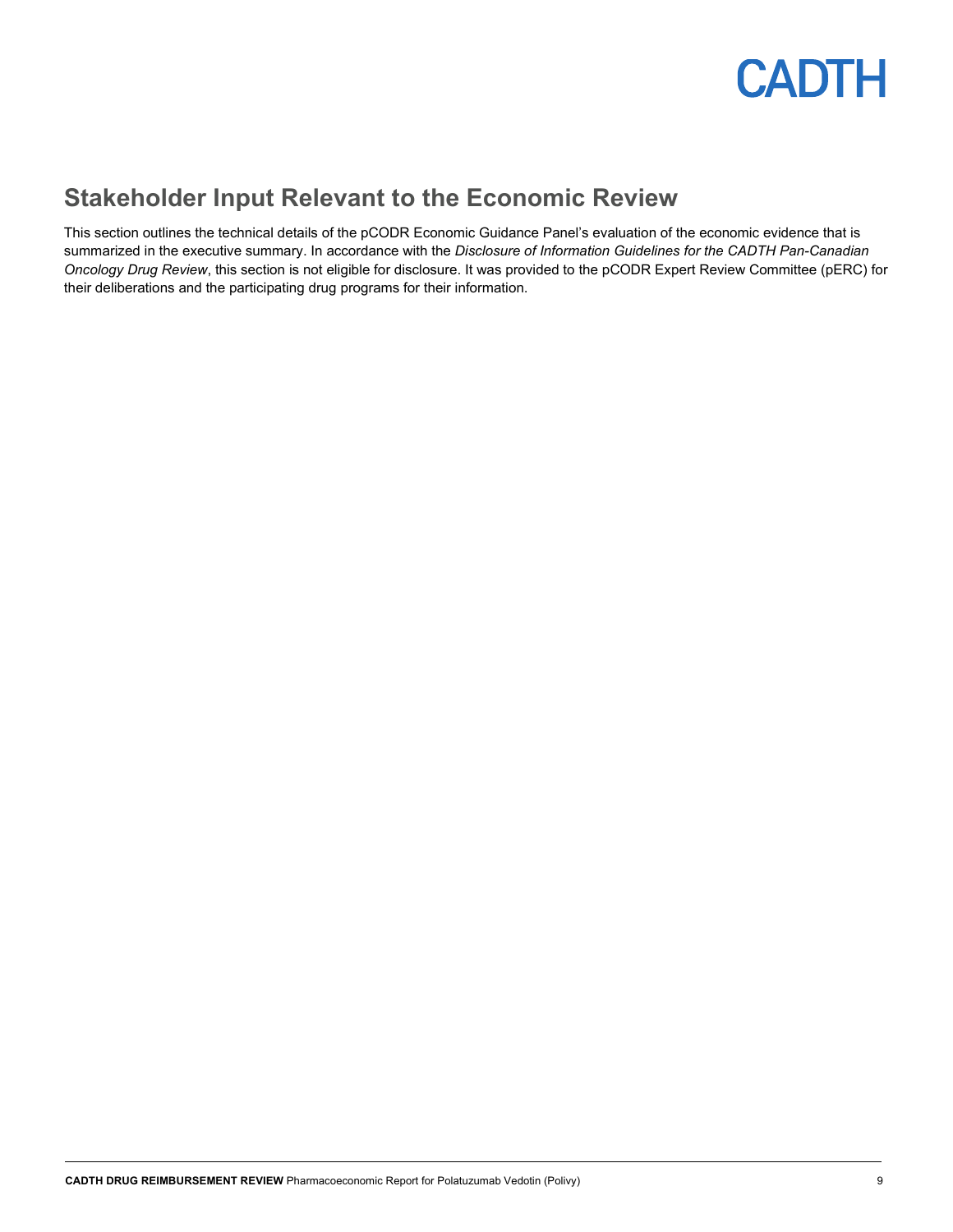### <span id="page-9-0"></span>**Economic Review**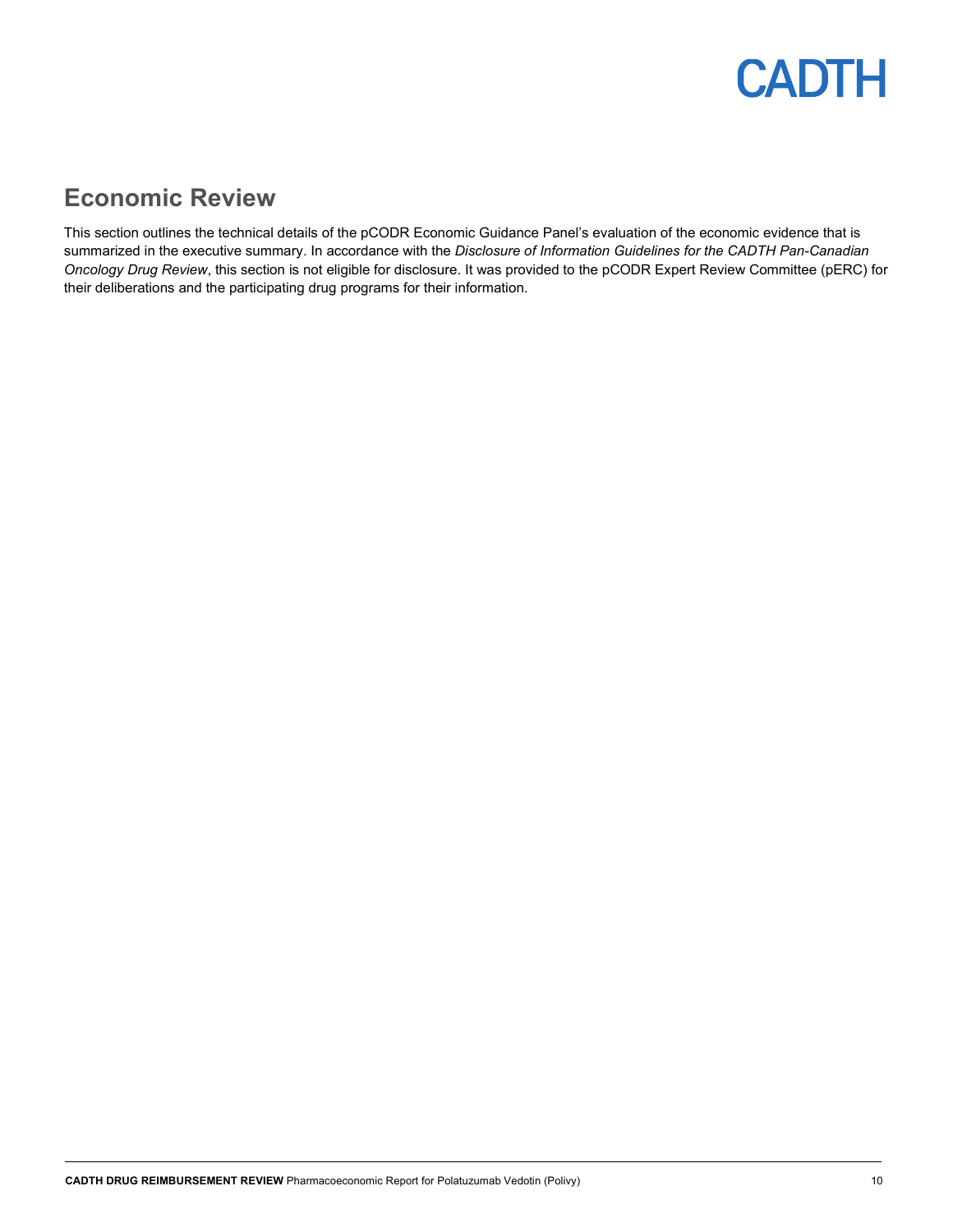## <span id="page-10-0"></span>**Appendix 1: Cost Comparison Table**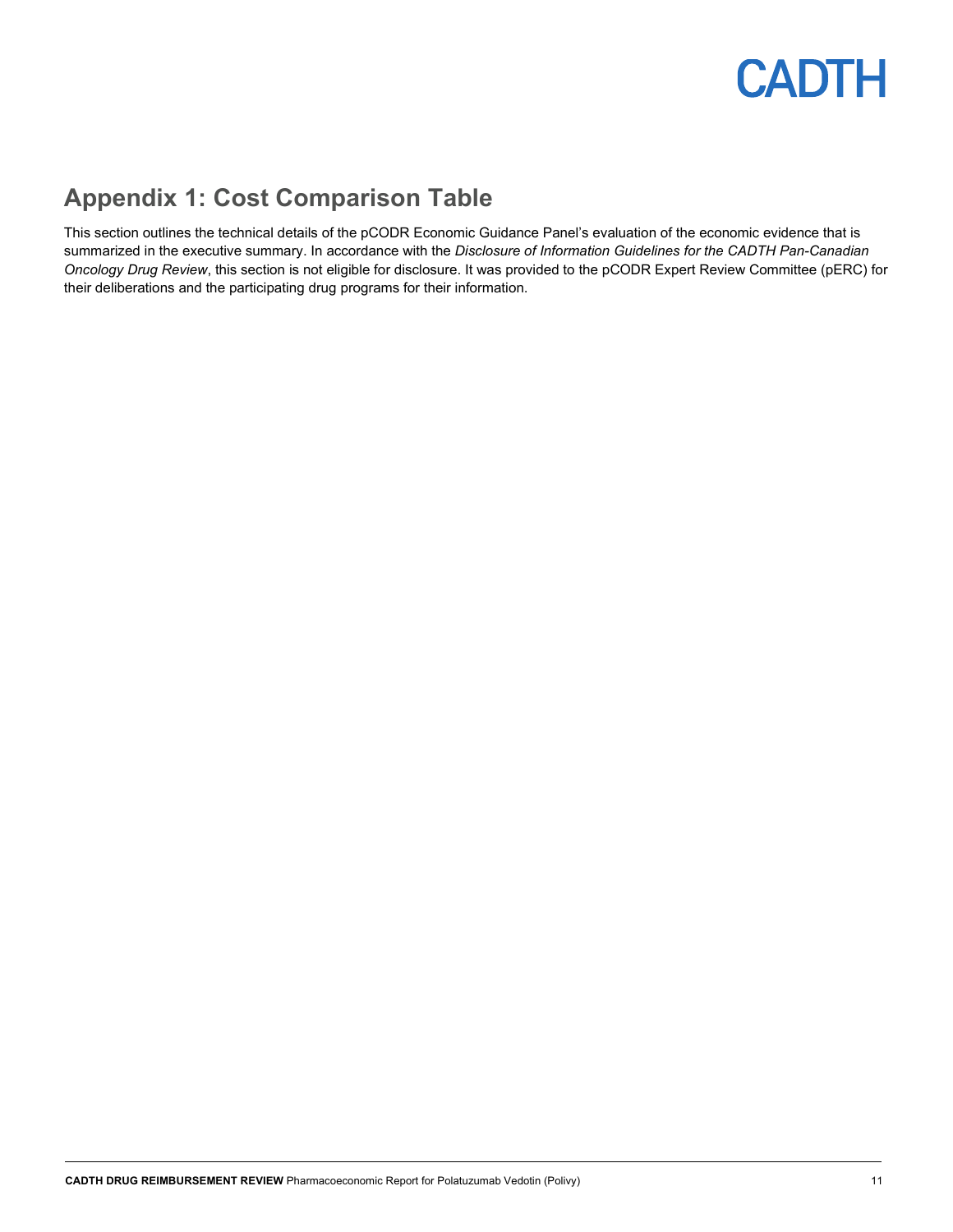## <span id="page-11-0"></span>**Appendix 2: Submission Quality**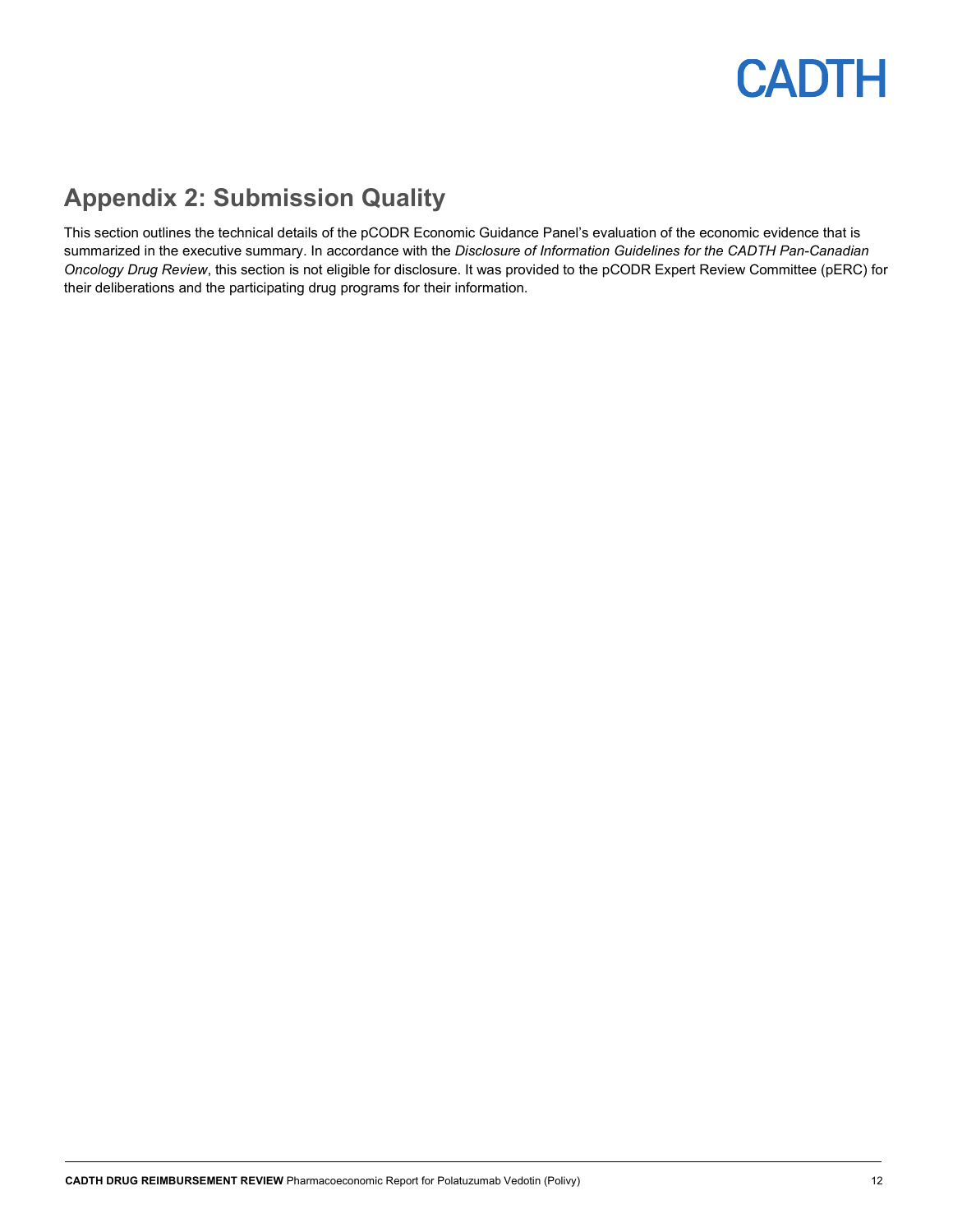

### <span id="page-12-0"></span>**Appendix 3: Additional Information on the Submitted Economic Evaluation**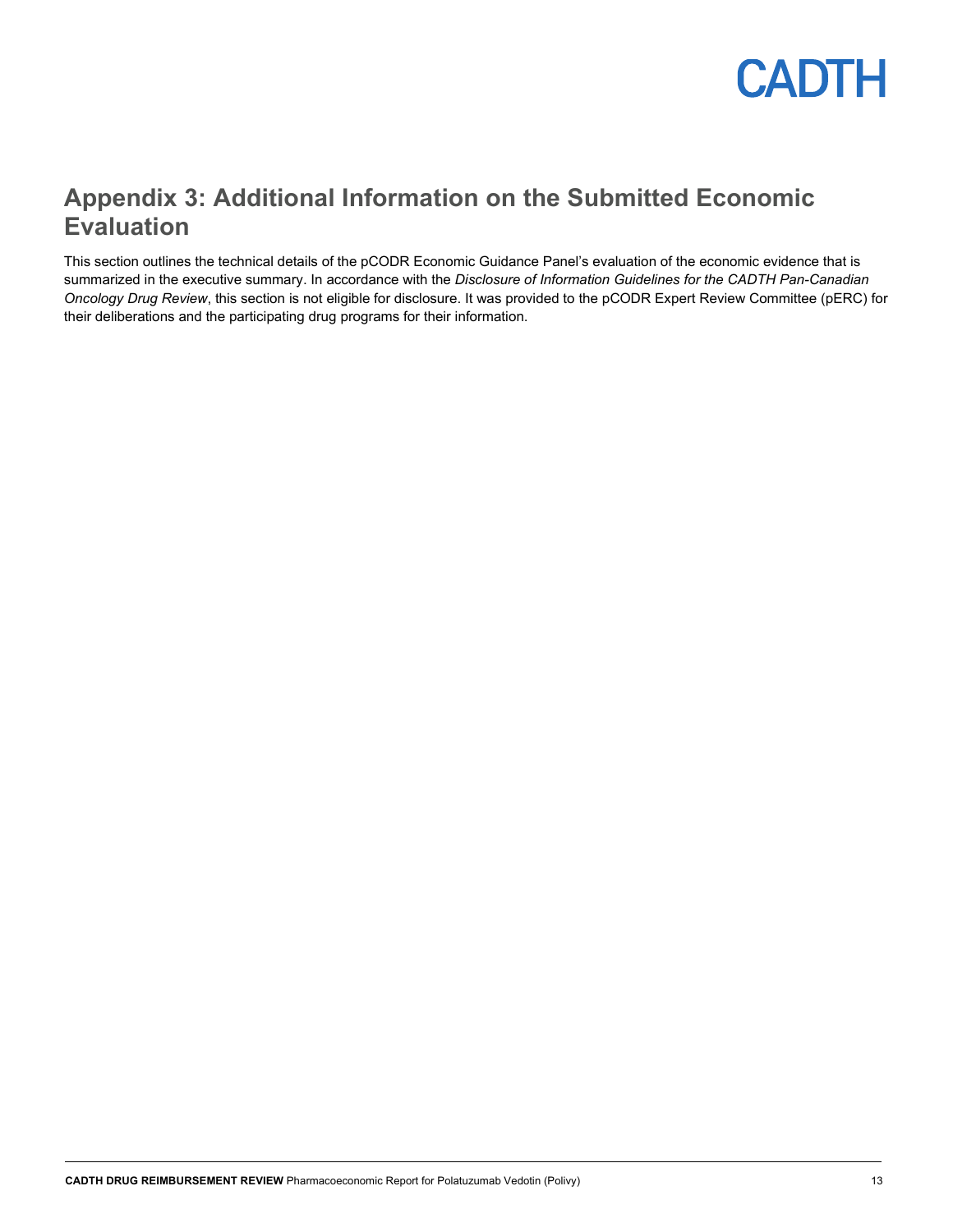

### <span id="page-13-0"></span>**Appendix 4: Additional Details on the CADTH Reanalyses and Sensitivity Analyses of the Economic Evaluation**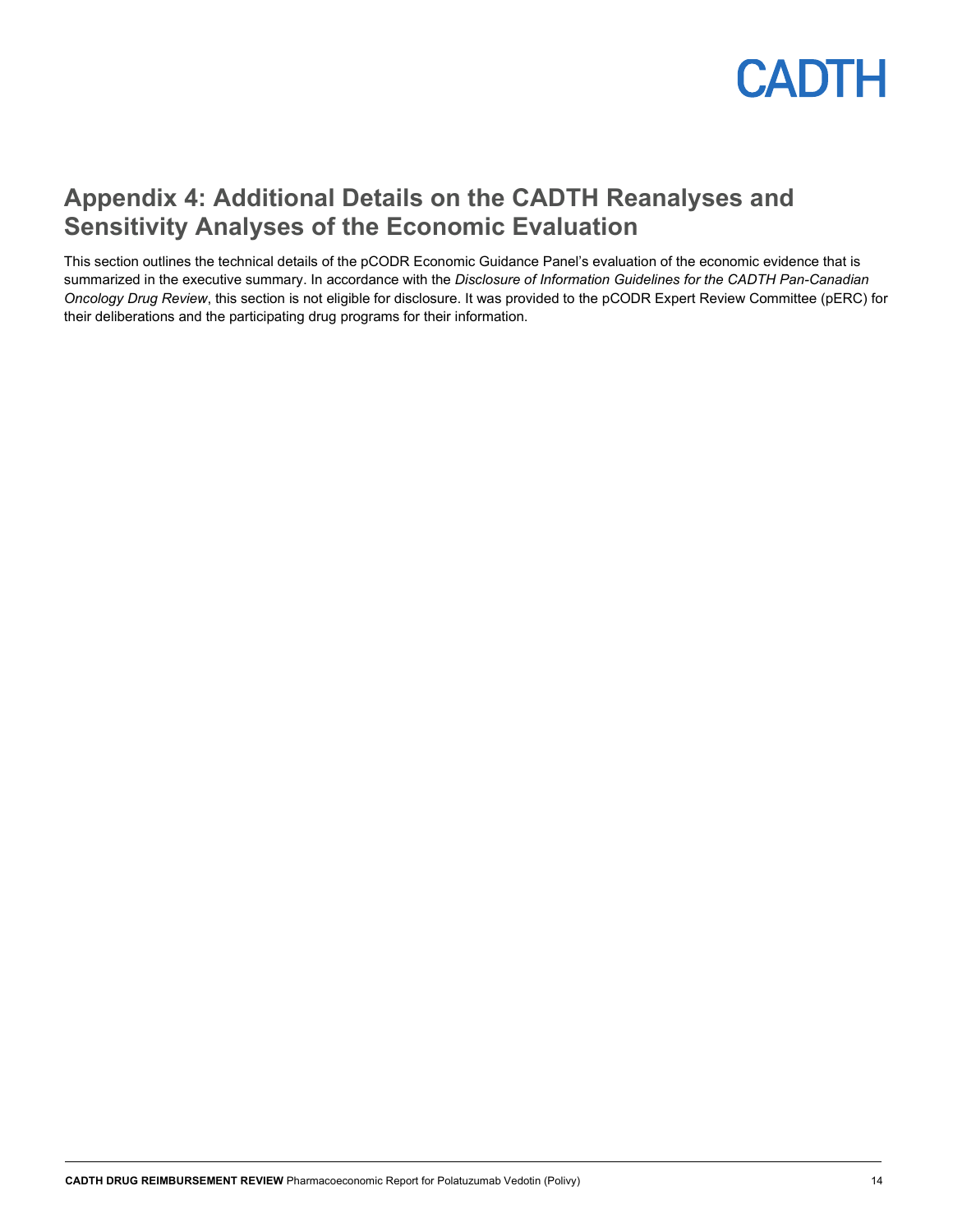

### <span id="page-14-0"></span>**Appendix 5: Submitted BIA and CADTH Appraisal**